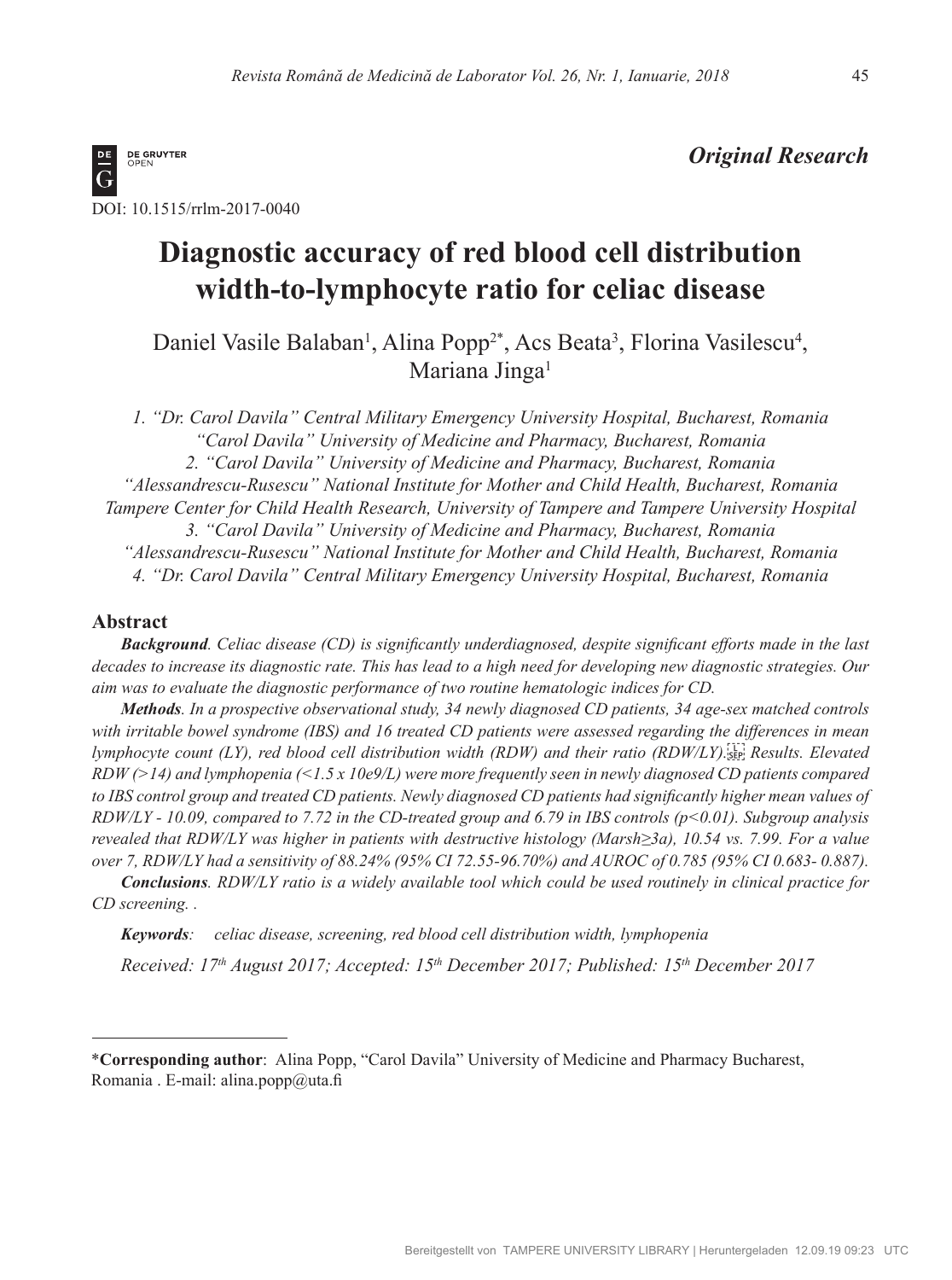### **Introduction**

Despite significant efforts made in the last decades by increasing awareness among both medical professionals and non-professionals, improving availability of serological testing, development of point-of-care tests and case-finding strategies (1), celiac disease (CD) remains heavily underdiagnosed (2). Undiagnosed CD is associated with risk of complications and poor quality of life which could be avoided by gluten-free diet (3,4).

In this setting, a need for developing new diagnostic strategies emerged, and attention has been pointed towards the routine workup of patients, aiming at maximizing selection of those with likelihood of CD. This would allow greater number of patients to be correctly selected for further specific testing. Hematologic changes are common in CD patients (5,6), but they are not frequently reported in current guidelines (3,7,8). These changes in routine laboratory workup results can be subtle, but at the same time they can be the only sign of disease in some of the patients.

Among these hematologic indices, red blood cell distribution width (RDW) has been previously reported as a sensitive marker for CD (9,10), and its diagnostic performance as a screening test is improved in association with other markers (11). Low lymphocyte counts have also been described in association with celiac disease (12,13). These two indices are routinely available from the complete blood count (CBC) done by automated hematology analyzers, without any additional cost.

Based on the premise that a combination of two sensitive biomarkers can increase the diagnostic accuracy of each of them taken separately, our aim was to assess the ratio of RDW to lymphocyte count (LY) in detecting CD patients – RDW/LY, who benefit from confirmatory tests.

#### **Material and methods**

#### *Study design and patients*

For this observational study, we consecutively recruited newly diagnosed adult CD patients (CD-new) admitted to our clinic over a period of five years (2012-2017). Due to the frequent mislabeling as IBS, age-sex matched irritable bowel syndrome (IBS) patients were selected as controls. We also included CD patients on gluten-free diet (CD-treated) who achieved seroconversion during the study period, serving as intra-group control. CD and IBS diagnoses were made based on currently available guidelines (3,14). We excluded from analysis patients with altered white blood cell (WBC) count and differential secondary to acute overt infections, systemic inflammatory states or hematologic malignancy and those with drug-induced WBC count changes. The study was approved by the local ethics committee. All patients signed an informed consent.

#### *Laboratory procedures*

Routine hematological parameters were recorded for all patients as part of their routine clinical management. CBC was determined from venous blood samples using a Beckman Coulter Gen S hematology analyzer. A normal RDW was considered at values under 14, whereas the cutoff value for normal lymphocyte count was 1.5 x 10e9/L (1500/mm3 ).

CD patients and controls were checked for serum CD autoantibodies, including IgA anti-tissue transglutaminase 2 and anti-endomysial antibodies. They also underwent upper GI endoscopy with multiple biopsies, both from the bulb and distal duodenum, using high-definition scopes (Pentax, Tokyo, Japan; and Olympus, Tokyo, Japan). Duodenal lesions were reported according to the Marsh-Oberhuber classification.

We evaluated the differences in the aforementioned hematologic indices and their ratio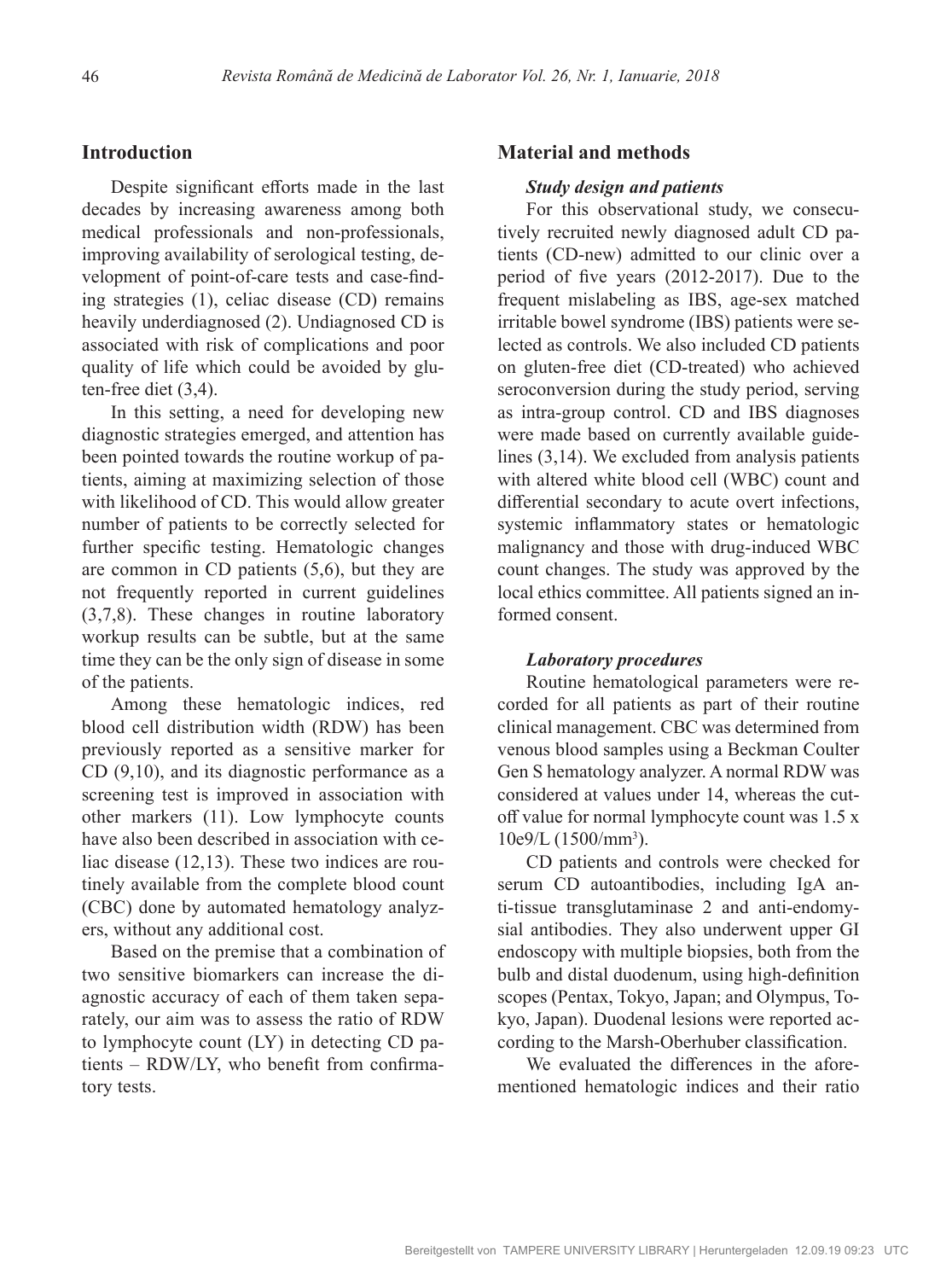among the three groups (CD-new, CD-treated, and IBS) and assessed the diagnostic accuracy of RDW/LY in detecting CD.

#### *Statistical analysis*

Data analysis was performed using SPSS Statistics version 20 (SPSS Inc., Chicago, IL) and Epi Info 7.1.5 (CDC, Atlanta, Georgia, USA). Results are expressed as mean  $\pm$  standard deviation (SD) or proportion (%). Comparison of means between the groups was carried out using ANOVA. Diagnostic accuracy was assessed by sensitivity (Sn), specificity (Sp), positive predictive value (PPV), negative predictive value (NPV), positive and negative likelihood ratios. Receiver operating characteristic (ROC) curves were generated for ratios of hematologic indices and the area under the receiver operating characteristic curve (AUROC) was used to compare the diagnostic performance of different ratios. Statistical significance was set at  $\alpha$ =0.05.

## **Results**

Altogether 34 newly diagnosed CD patients and 34 IBS-controls were included in the analysis. Also, 16 GFD-treated CD patients served as intra-group control. All 34 controls had negative serum CD autoantibodies and were normal on duodenal biopsy. Of the 34 newly diagnosed CD patients, 70.59% were female, with a mean age of  $40 \pm 12$  years. Of these, almost two thirds had anemia (64.70%). Mean RDW was highest in CD-new, and mean lymphocyte count was lowest in this group also (Table 1). An elevated RDW  $(>14)$  was seen in 79.41% of patients in the CD-new group, compared to 37.5% in CD-treated and 17.65% in the IBS group. Similarly, lymphopenia  $(\leq 1.5 \times 10e9/L)$  was most prevalent in the CD group (38.24%), compared to 18.75% and 11.76% respectively, indicating some persisting low lymphocyte counts in GFD-treated CD patients.

Newly diagnosed CD patients had the highest RDW to lymphocyte ratio (RDW/LY), with a mean value of 10.09, compared to 7.72 and 6.79 respectively  $(p<0.01)$  (Table 2). When analyzing its diagnostic performance, RDW/LY had a sensitivity of 88.24% (95% CI 72.55-96.70%) and specificity of 68.00% (95% CI 53.30-80.48%) for a value over 7, with a PPV of 65.22% (95% CI 55.14-74.09%), NPV 89.47% (95% CI 76.85- 95.61%), positive likelihood ratio 2.76 (95% CI 1.81-4.21), negative likelihood ratio 0.17 (95% CI 0.07-0.44) and an AUROC of 0.785 (95% CI 0.683-0.887); its overall diagnostic accuracy was 76.19% (95% CI 65.65%-84.81%) and diagnostic odds ratio of 15.94 (95% CI 4.79-52.95).

Further analysis looking at the severity of histologic lesions in the CD-new group revealed that RDW/LY was higher in patients with destructive histology (Marsh>3a, n=28), 10.54  $\pm$ 

| $(\text{mean} \pm \text{SD})$ | CD-new $(n=34)$   | CD-treated $(n=16)$ | IBS $(n=34)$      | P value |
|-------------------------------|-------------------|---------------------|-------------------|---------|
| <b>RDW</b>                    | $15.58 \pm 2.51$  | $14.11 \pm 1.53$    | $13.69 \pm 1.38$  | 0.0004  |
| Lymphocyte count              | $1.760 \pm 0.592$ | $1.900 \pm 0.441$   | $2.211 \pm 0.598$ | 0.0059  |
|                               |                   |                     |                   |         |

| $(mean \pm SD)$  | CD-new $(n=34)$   | $CD$ -treated (n=16) | IBS $(n=34)$      | P value |
|------------------|-------------------|----------------------|-------------------|---------|
| <b>RDW</b>       | $15.58 \pm 2.51$  | $14.11 \pm 1.53$     | $13.69 \pm 1.38$  | 0.0004  |
| Lymphocyte count | $1.760 \pm 0.592$ | $1.900 \pm 0.441$    | $2.211 \pm 0.598$ | 0.0059  |
|                  |                   |                      |                   |         |

**Table 2. Hematologic indices ratios in the study groups**

|        | CD-new $(n=34)$    | CD-treated $(n=16)$ | IBS $(n=34)$       | P value      |
|--------|--------------------|---------------------|--------------------|--------------|
| RDW/LY | $10.09 \pm 6.02$   | $7.72 \pm 1.61$     | $6.79 \pm 2.64$    | 0.007        |
| NEU/LY | $2.96 \pm 3.19$    | $2.01 \pm 0.47$     | $2.11 \pm 0.73$    | 0.16         |
| PIT/IX | $192.53 \pm 86.72$ | $144.47 \pm 32.94$  | $122.96 \pm 41.55$ | $\leq 0.001$ |

**Table 1. Mean RDW and lymphocyte count in the study groups**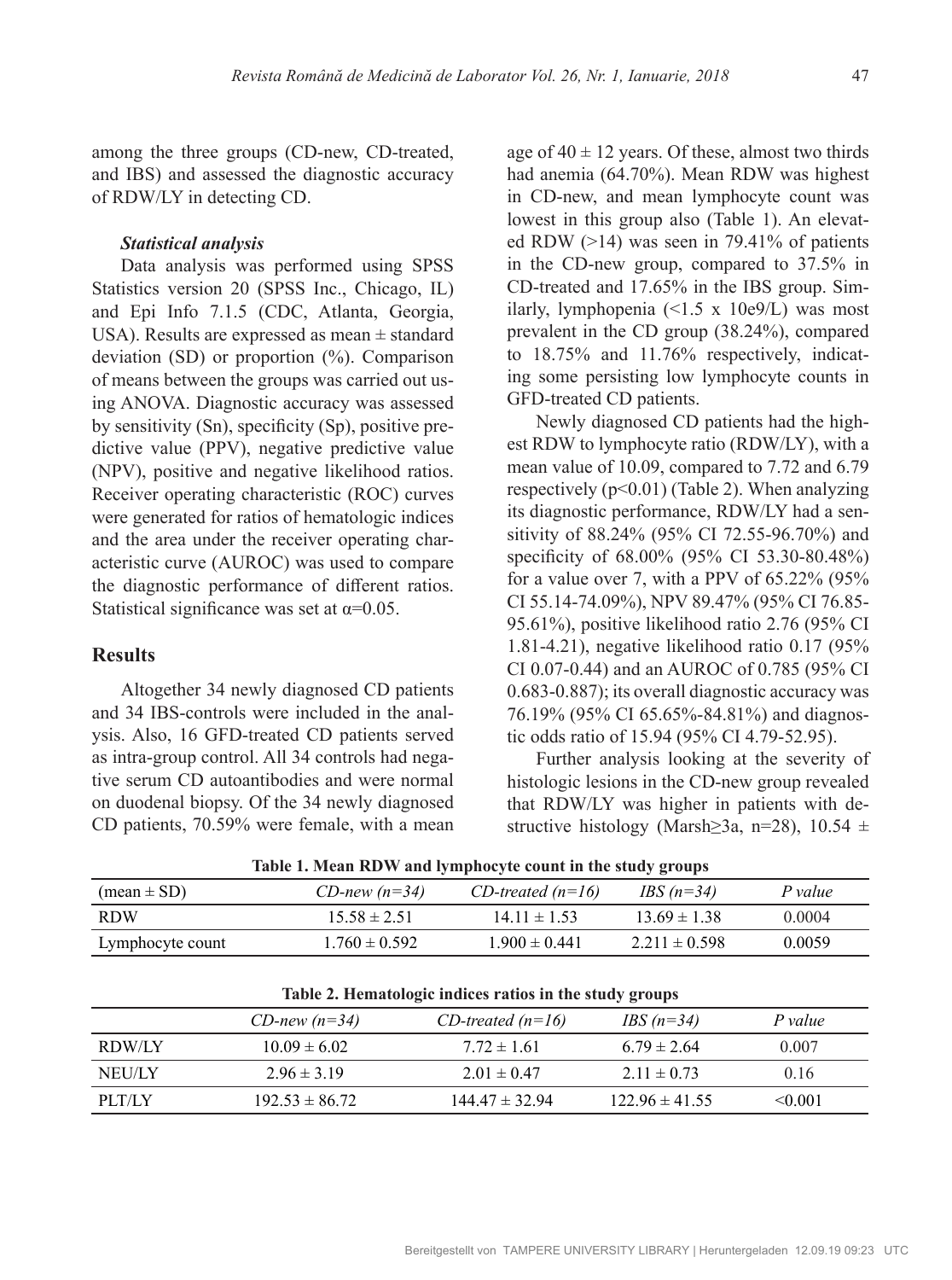6.54 vs. 7.99  $\pm$  1.32, but the difference did not reach statistical significance (p=0.09).

## **Discussions**

In the current study we evaluated changes in hematologic indices, focusing on RDW, lymphocyte count and their ratio, in newly diagnosed and treated CD patients and IBS patients as controls.

As previously shown in the literature (15), our study revealed a significant reduction in peripheral lymphocyte counts in newly-diagnosed CD patients compared to controls and GFD-treated CD patients. Possible explanations for the low lymphocyte counts could be migration of lymphocytes in the intestinal mucosa, enteric loss and apoptosis of lymphocytes in the setting of the immune alterations of CD, and not least malnutrition (12,15,16). This has also been seen in other small bowel disorders such as protein-losing enteropathies, where fecal loss of lymphocytes and alterations in lymphocyte subpopulations have been documented (17,18). In accordance with the findings of others (19) who reported lymphocyte counts returning to normal on GFD, we have also seen a significant increase in lymphocyte counts in GFD-treated patients; this is probably due to a decrease in lymphocyte leakage through the healed mucosa (Table 1). However, mean lymphocyte counts in GFD treated CD patients do not reach the values of healthy controls; in fact, treated CD patients do

not complete reverse the mucosal alterations as to a healthy person, and this has been reinforced by two studies reporting persistent duodenal intraepithelial lymphocytosis even in long-term strictly adherent patients (20,21).

Regarding RDW, its value has been studied in various conditions, from cardiovascular disease to oncology (22,23). In our cohort, significantly more patients in the newly diagnosed CD group had elevated RDW compared to the other two groups (79% vs. 37% and 17% respectively). Our findings are consistent with those of previous studies, which also reported high rates of elevated RDW in newly diagnosed CD patients (53.7% and 67% respectively) (9,11,24). RDW is known to be an early indicator of iron deficiency and altered erythropoiesis in CD patients.

As shown in our study cohort, alterations in these two parameters (RDW and lymphocyte count) are frequent in newly diagnosed CD and they could be thought of as "hematologic diagnostic clues", especially where a high index of suspicion exists.

High statistical significance was achieved for the difference in the ratio of the two parameters, RDW/LY, in the three groups (Table 2). Interestingly, in treated CD patients, the RDW/LY ratio decreased to values similar to those of IBS controls. This is an additional argument that alterations in the two parameters leading to a high ratio are due to gluten-intolerance.

Other hematologic ratios (neutrophil-to-lymphocyte ratio NEU/LY, platelet-to-lymphocyte

|               | Sarikaya et al. 2014, 2015 (27,28)      | Our results                          |  |
|---------------|-----------------------------------------|--------------------------------------|--|
| <b>NEU/LY</b> | Cut-off 2.32: Sn 80%, Sp 41%            | <b>AUROC 0.573</b>                   |  |
|               | <b>AUROC 0.607</b>                      |                                      |  |
| PLT/LY        | Cut-off 143.7: Sn $80.20\%$ , Sp 53.90% |                                      |  |
|               | <b>AUROC 0.708</b>                      | <b>AUROC 0.754</b>                   |  |
| RDW/LY        |                                         | Cut-off 7: Sn $88.2\%$ , Sp $68.0\%$ |  |
|               | Not reported previously                 | <b>AUROC 0.785</b>                   |  |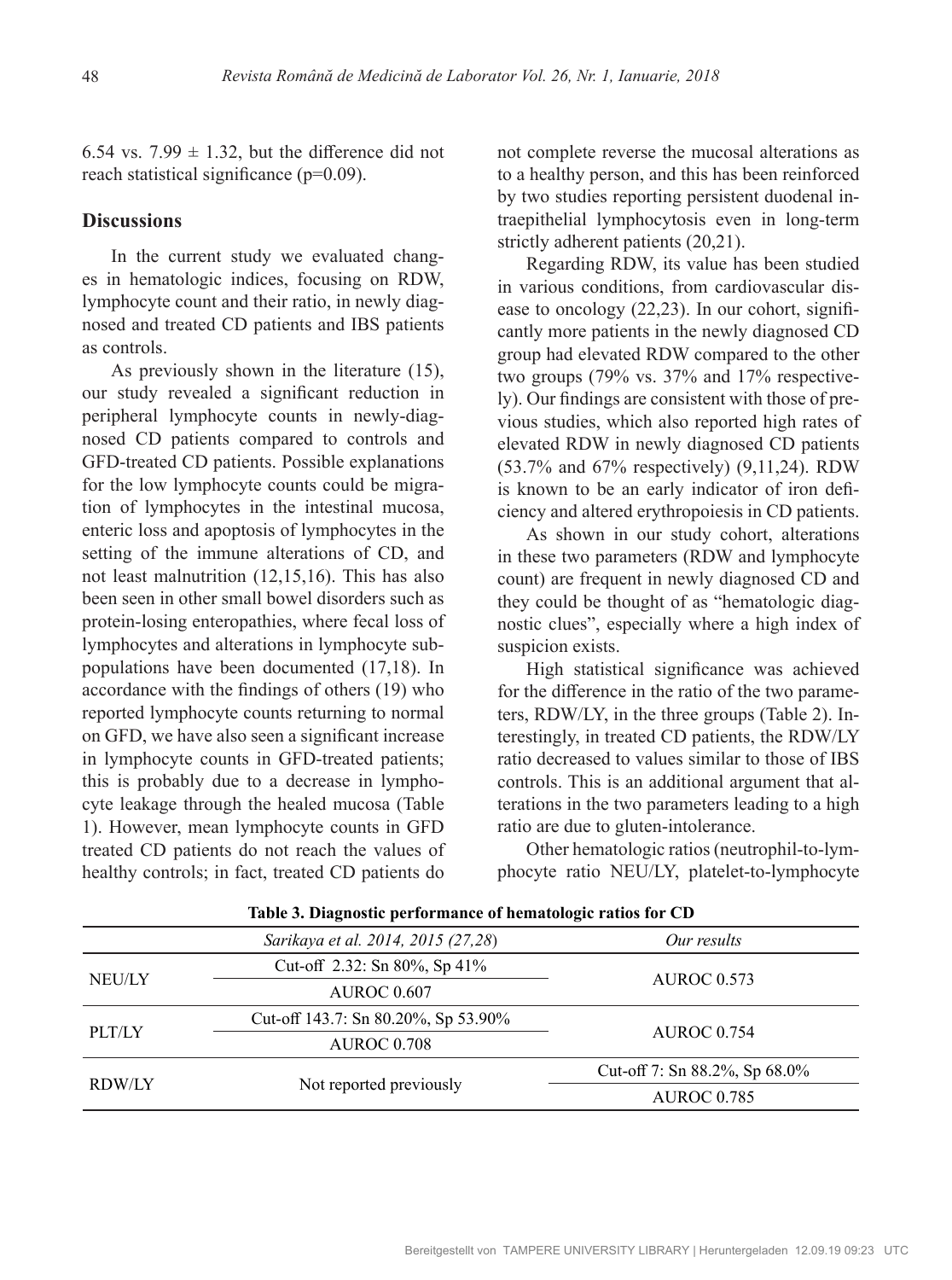ratio PLT/LY) previously reported in the literature in various conditions such as bladder cancer or myocardial infarction (25,26), have also been studied in CD (27,28); they had good diagnostic performance in our cohort also, but RDW/LY ratio proved to be better (Table 3). To the best of our knowledge, this is the first study to investigate the diagnostic accuracy of RDW/LY ratio to diagnose CD. Changes in leukocytic formula in active CD leading to alterations in these hematologic ratios may be related to the lymphocytic infiltration of the gastrointestinal tract, the inflammation and cytokines involved in the pathogenesis of CD (28).

The main limitation of the present study is the small sample size. If reproduced in larger studies, the ratio could have great implication for practice and serve as a valuable screening tool for CD. Screening using this ratio could be done even in primary care or ambulatory settings, where rapid hematology analyzers are available.

#### **Conclusion**

Hematologic indices routinely measured by CBC may be useful in selecting patients with likelihood of CD, who benefit from further testing. We report for the first time the good diagnostic performance of RDW/LY ratio for CD. This is a simple, widely available and cheap tool which could be used routinely in clinical practice for CD screening.

#### **References**

- 1. Urwin H, Wright D, Twigg M, McGough N. Early recognition of coeliac disease through community pharmacies: a proof of concept study. Int J Clin Pharm. 2016; 38(5):1294-300. [DOI: 10.1007/s11096-016-0368-4](https://doi.org/10.1007/s11096-016-0368-4)
- 2. West J, Fleming KM, Tata LJ, Card TR, Crooks CJ. Incidence and Prevalence of Celiac Disease and Dermatitis Herpetiformis in the UK Over Two Decades: Population-Based Study. The American Journal of Gastroenterology. 2014;109(5):757. [DOI: 10.1038/ajg.2014.55](https://doi.org/10.1038/ajg.2014.55)
- 3. Rubio-Tapia A, Hill ID, Kelly CP, Calderwood AH, Murray JA; American College of Gastroenterology.

ACG clinical guidelines: diagnosis and management of coeliac disease. Am J Gastroenterol. 2013;108:656–76. [DOI: 10.1038/ajg.2013.79](https://doi.org/10.1038/ajg.2013.79)

- 4. Rodríguez Almagro J, Hernández Martínez A, Lucendo AJ, Casellas F, Solano Ruiz MC, Siles González J. Health-related quality of life and determinant factors in celiac disease. A population-based analysis of adult patients in Spain. Rev Esp Enferm Dig. 2016;108(4):181- 9. [DOI: 10.17235/reed.2016.4094/2015](https://doi.org/10.17235/reed.2016.4094/2015)
- 5. Halfdanarson TR, Litzow MR, Murray JA. Hematologic manifestations of celiac disease. Blood. 2007;109(2):412-21. [DOI: 10.1182/](https://doi.org/10.1182/blood-2006-07-031104) [blood-2006-07-031104](https://doi.org/10.1182/blood-2006-07-031104)
- 6. Baydoun A, Maakaron JE, Halawi H, Abou Rajal J, Taher AT. Hematological manifestations of celiac disease. Scand J Gastroenterol. 2012; 47: 1401-11. [DOI:](https://doi.org/10.3109/00365521.2012.706828)  [10.3109/00365521.2012.706828](https://doi.org/10.3109/00365521.2012.706828)
- 7. Bai JC, Fried M, Corrazza GR, Schuppan D, Farthing M, Catassi C, et al. World Gastroenterology Organisation global guidelines on coeliac disease. J Clin Gastroenterol. 2013;47:121–6. [DOI: 10.1097/](https://doi.org/10.1097/MCG.0b013e31827a6f83) [MCG.0b013e31827a6f83](https://doi.org/10.1097/MCG.0b013e31827a6f83)
- 8. Ludvigsson JF, Bai JC, Biagi F, Card TR, Ciacci C, Ciclitira PJ, et al. Diagnosis and management of adult coeliac disease: guidelines from the British Society of Gastroenterology. Gut. 2014;63:1210–28. [DOI:](https://doi.org/10.1136/gutjnl-2013-306578)  [10.1136/gutjnl-2013-306578](https://doi.org/10.1136/gutjnl-2013-306578)
- 9. Sategna Guidetti CS, Scaglione N, Martini S. Red cell distribution width as a marker of celiac disease: a prospective study. Eur J Gastroenterol Hepatol 2002; 14:177-81. [DOI: 10.1097/00042737-200202000-00012](https://doi.org/10.1097/00042737-200202000-00012)
- 10. Brusco G, Stefani MD, Corazza GR. Increased red cell distribution width and coeliac disease. Digest Liver Dis 2000; 32:128-130. [DOI: 10.1016/S1590-](https://doi.org/10.1016/S1590-8658(00)80399-0) [8658\(00\)80399-0](https://doi.org/10.1016/S1590-8658(00)80399-0)
- 11. Balaban DV, Popp A, Lungu AM, Costache RS, Anca IA, Jinga M. Ratio of spleen diameter to red blood cell distribution width: a novel indicator for celiac disease. Medicine (Baltimore). 2015;94(15):e726. [DOI:](https://doi.org/10.1097/MD.0000000000000726)  [10.1097/MD.0000000000000726](https://doi.org/10.1097/MD.0000000000000726)
- 12. Di Sabatino A, D'Alò S, Millimaggi D, Ciccocioppo R, Parroni R, Sciarra G, et al. Apoptosis and peripheral blood lymphocyte depletion in coeliac disease. Immunology. 2001; 103(4):435-40. [DOI: 10.1046/j.1365-](https://doi.org/10.1046/j.1365-2567.2001.01245.x) [2567.2001.01245.x](https://doi.org/10.1046/j.1365-2567.2001.01245.x)
- 13. Brandt L, Stenstam M. Letter: Subnormal lymphocyte-counts in adult coeliac disease. Lancet. 1975;1(7913):978-9. [DOI: 10.1016/S0140-](https://doi.org/10.1016/S0140-6736(75)92041-3) [6736\(75\)92041-3](https://doi.org/10.1016/S0140-6736(75)92041-3)
- 14. Longstreth GF, Thompson WG, Chey WD, Houghton LA, Mearin F, Spiller RC. Functional bowel disorders. Gastroenterology. 2006; 130(5):1480-91. [DOI:](https://doi.org/10.1053/j.gastro.2005.11.061)  [10.1053/j.gastro.2005.11.061](https://doi.org/10.1053/j.gastro.2005.11.061)
- 15. Di Sabatino A, Bertrandi E, Casadei Maldini M, Pennese F, Proietti F, Corazza GR. Phenotyping of pe-